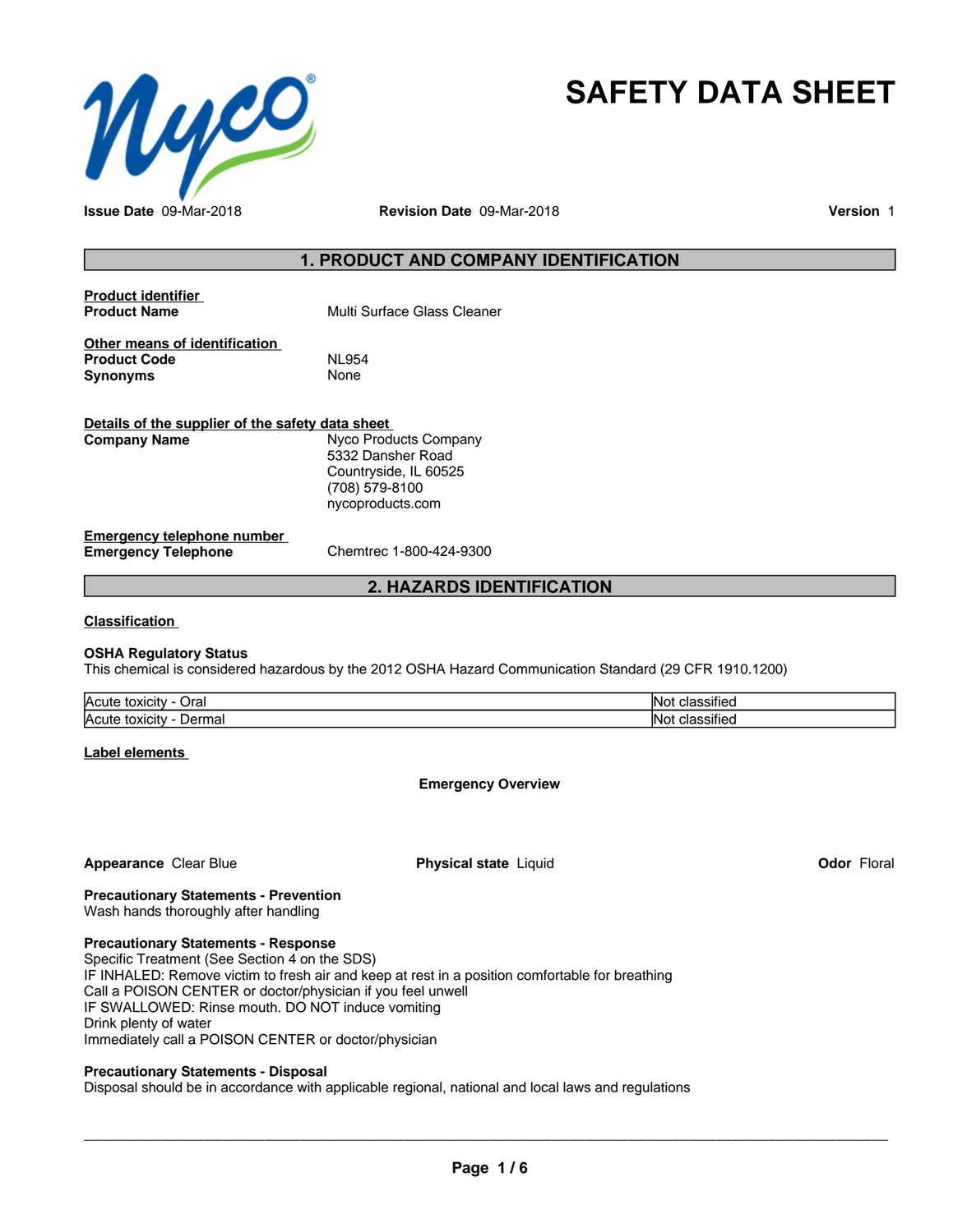#### **Hazards not otherwise classified (HNOC) Other Information**

Unknown Acute Toxicity 0% of the mixture consists of ingredient(s) of unknown toxicity

#### **3. COMPOSITION/INFORMATION ON INGREDIENTS**

| :hemi<br>Name                                         | ™ No.<br>. .<br>. . | .<br>Mс<br>ant-% | ---<br>$-0.000$<br>əeciel |
|-------------------------------------------------------|---------------------|------------------|---------------------------|
| panol<br>$\mathbf{r}$<br>$\sim$ $\cdot$ $\cdot$<br>ΩT | 569<br>$\mathbf{a}$ |                  |                           |

\*The exact percentage (concentration) of composition has been withheld as a trade secret.

## **4. FIRST AID MEASURES First aid measures Skin Contact** Wash off immediately with soap and plenty of water. **Eye contact Rinse thoroughly with plenty of water for at least 15 minutes, lifting lower and upper eyelids.** Consult a physician. **Inhalation** Remove to fresh air. **Ingestion Clean mouth with water and drink afterwards plenty of water. Most important symptoms and effects, both acute and delayed Symptoms** Any additional important symptoms and effects are described in Section 11: Toxicology Information. **Indication of any immediate medical attention and special treatment needed Note to physicians** Treat symptomatically. **5. FIRE-FIGHTING MEASURES**

#### **Suitable extinguishing media**

Use extinguishing measures that are appropriate to local circumstances and the surrounding environment.

**Unsuitable extinguishing media** Caution: Use of water spray when fighting fire may be inefficient.

#### **Specific hazards arising from the chemical**

No Information available.

#### **Explosion data Sensitivity to Mechanical Impact** None. **Sensitivity to Static Discharge** None.

#### **Protective equipment and precautions for firefighters**

As in any fire, wear self-contained breathing apparatus pressure-demand, MSHA/NIOSH (approved or equivalent) and full protective gear.

#### **6. ACCIDENTAL RELEASE MEASURES**

#### **Personal precautions, protective equipment and emergency procedures**

**Personal precautions** Ensure adequate ventilation, especially in confined areas.

#### **Environmental precautions**

**Environmental precautions** Do not allow into any storm sewer drains, lakes, streams, ponds, estuaries, oceans or other surface water bodies. Should not be released into the environment. Dispose of according to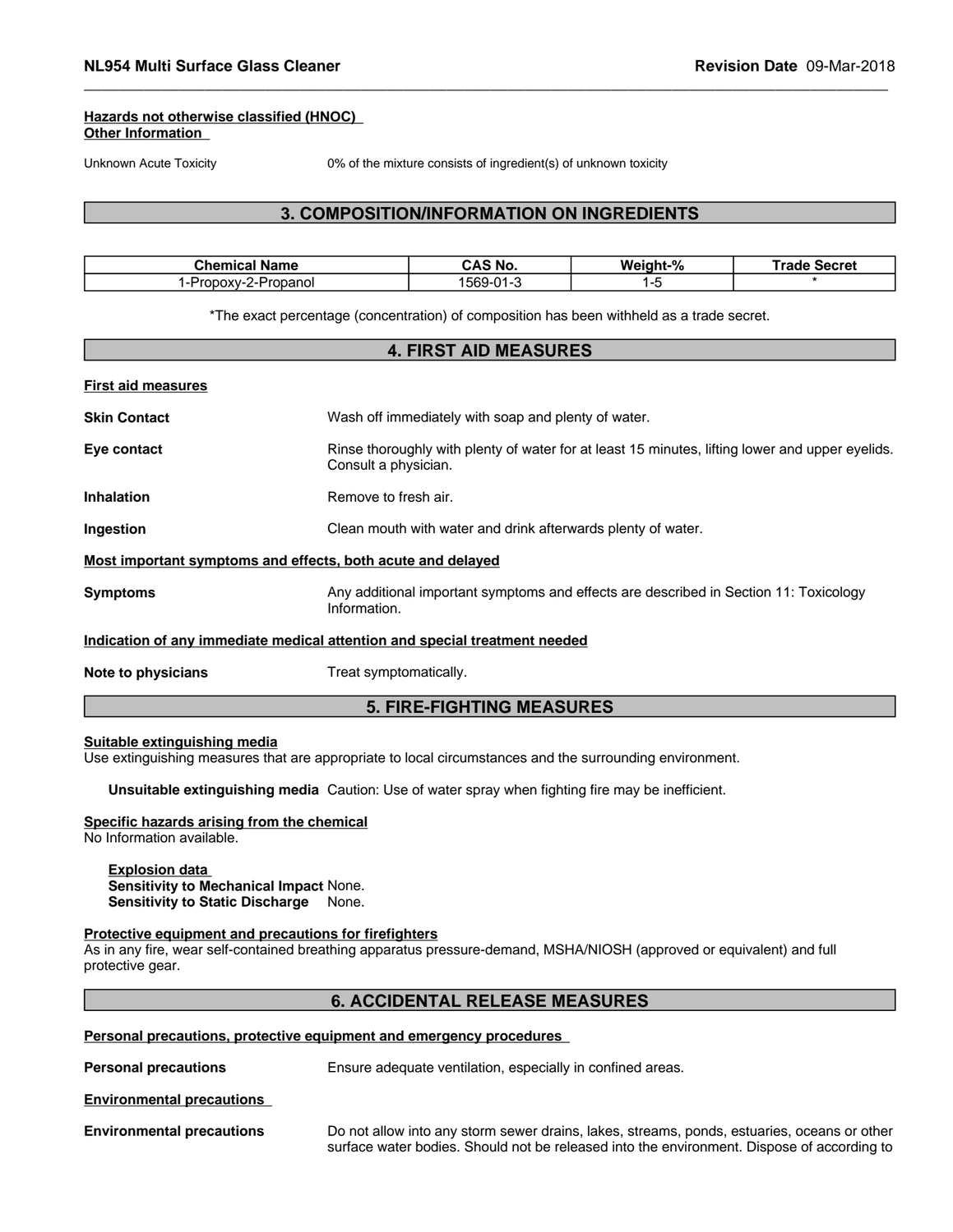|                                                              | all local city, state and federal rules and regulations.                                                                                                                                                                                                                                                                         |
|--------------------------------------------------------------|----------------------------------------------------------------------------------------------------------------------------------------------------------------------------------------------------------------------------------------------------------------------------------------------------------------------------------|
| Methods and material for containment and cleaning up         |                                                                                                                                                                                                                                                                                                                                  |
| <b>Methods for containment</b>                               | Prevent further leakage or spillage if safe to do so.                                                                                                                                                                                                                                                                            |
| Methods for cleaning up                                      | Pick up and transfer to properly labeled containers.                                                                                                                                                                                                                                                                             |
|                                                              | 7. HANDLING AND STORAGE                                                                                                                                                                                                                                                                                                          |
| <b>Precautions for safe handling</b>                         |                                                                                                                                                                                                                                                                                                                                  |
| Advice on safe handling                                      | Handle in accordance with good industrial hygiene and safety practice.                                                                                                                                                                                                                                                           |
| Conditions for safe storage, including any incompatibilities |                                                                                                                                                                                                                                                                                                                                  |
| <b>Storage Conditions</b>                                    | Keep containers tightly closed in a dry, cool and well-ventilated place.                                                                                                                                                                                                                                                         |
| Incompatible materials                                       | None known based on information supplied.                                                                                                                                                                                                                                                                                        |
|                                                              | 8. EXPOSURE CONTROLS/PERSONAL PROTECTION                                                                                                                                                                                                                                                                                         |
| <b>Control parameters</b>                                    |                                                                                                                                                                                                                                                                                                                                  |
| <b>Appropriate engineering controls</b>                      |                                                                                                                                                                                                                                                                                                                                  |
| <b>Engineering Controls</b>                                  | Showers, Eyewash stations & Ventilation systems.                                                                                                                                                                                                                                                                                 |
|                                                              | Individual protection measures, such as personal protective equipment                                                                                                                                                                                                                                                            |
| <b>Eye/face protection</b>                                   | Wear safety glasses with side shields (or goggles).                                                                                                                                                                                                                                                                              |
| Skin and body protection                                     | Wear chemical resistant gloves.                                                                                                                                                                                                                                                                                                  |
| <b>Respiratory protection</b>                                | If exposure limits are exceeded or irritation is experienced, NIOSH/MSHA approved<br>respiratory protection should be worn. Positive-pressure supplied air respirators may be<br>required for high airborne contaminant concentrations. Respiratory protection must be<br>provided in accordance with current local regulations. |
| <b>General Hygiene</b>                                       | Handle in accordance with good industrial hygiene and safety practice. When using do not<br>eat, drink or smoke. Regular cleaning of equipment, work area and clothing is<br>recommended.                                                                                                                                        |
|                                                              | <b>9. PHYSICAL AND CHEMICAL PROPERTIES</b>                                                                                                                                                                                                                                                                                       |

#### **Information on basic physical and chemical properties**

| <b>Physical state</b> | Liauid                   |
|-----------------------|--------------------------|
| Appearance            | Clear Blue               |
| Color                 | Blue                     |
| Odor                  | Floral                   |
| Odor threshold        | No Information available |

**Property**<br> **Property**<br> **PH**<br> **PH**<br> **PH**<br> **PH**<br> **PH**<br> **PH**<br> **PH**<br> **PH pH** 10.0 - 11.0 **Specific Gravity** 0.996 **Viscosity**<br> **Viscosity**<br> **Melting point/freezing point**<br>
No Information available **Melting point/freezing point Flash point Boiling point / boiling range<br><b>Evaporation rate Flammability (solid, gas)** No data available **Flammability Limits in Air**

# Above 200°F<br>< 212 ° F **No Information available**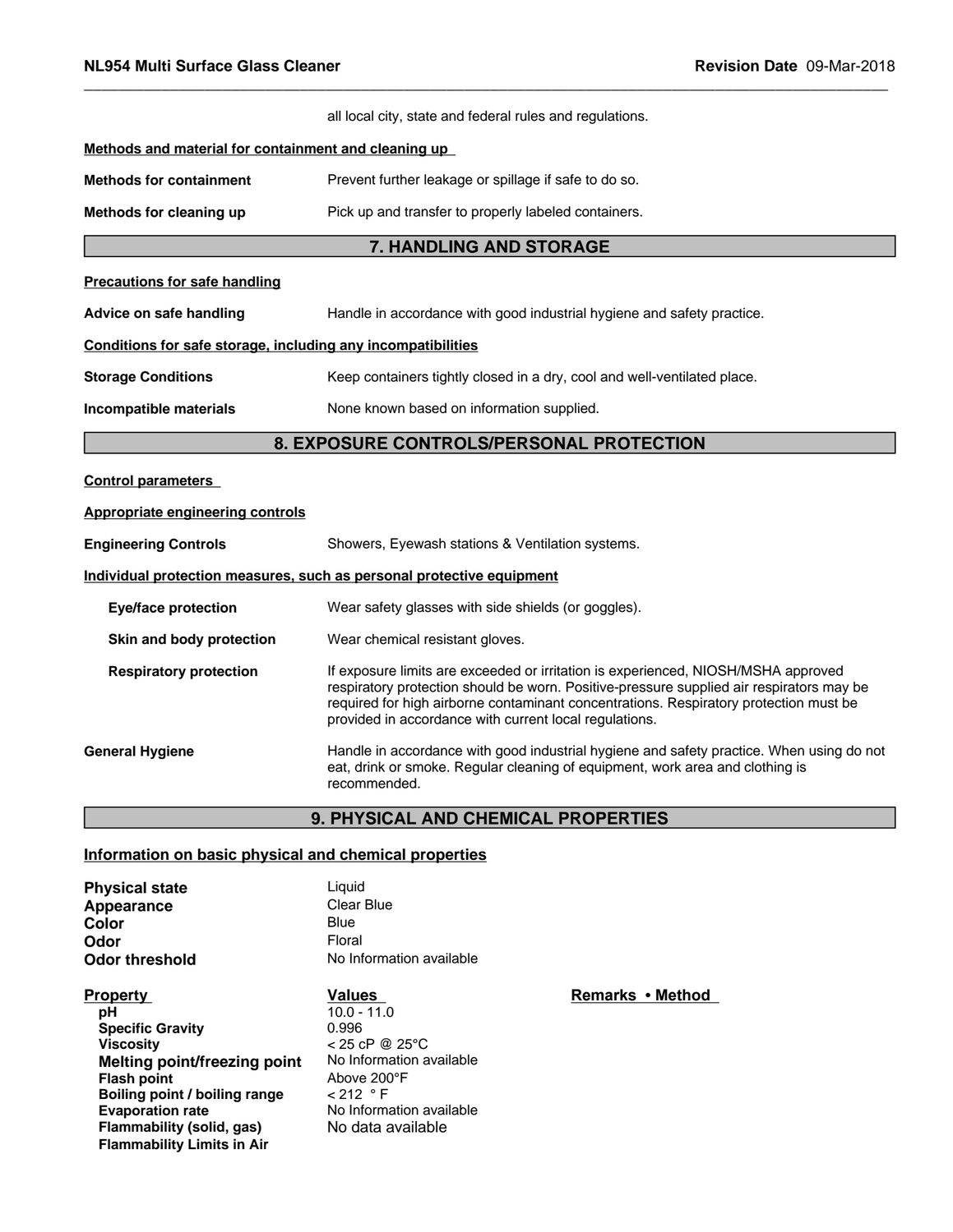| Upper flammability limit:        | No Information available |  |
|----------------------------------|--------------------------|--|
| Lower flammability limit:        | No Information available |  |
| Vapor pressure                   | No Information available |  |
| Vapor density                    | No Information available |  |
| <b>Water solubility</b>          | Complete                 |  |
| <b>Partition coefficient</b>     | No Information available |  |
| <b>Autoignition temperature</b>  | No Information available |  |
| <b>Decomposition temperature</b> | No Information available |  |
| Other Information                |                          |  |
| <b>Density Lbs/Gal</b>           | 8.30                     |  |
| <b>VOC Content (%)</b>           | 2.92                     |  |

#### **10. STABILITY AND REACTIVITY**

#### **Reactivity**

No data available

#### **Chemical stability**

Stable under recommended storage conditions.

#### **Possibility of Hazardous Reactions**

None under normal processing.

#### **Conditions to avoid**

Extremes of temperature and direct sunlight.

#### **Incompatible materials**

None known based on information supplied.

#### **Hazardous Decomposition Products**

None known based on information supplied.

#### **11. TOXICOLOGICAL INFORMATION**

#### **Information on likely routes of exposure**

#### **Product Information**

| <b>Inhalation</b>   | Avoid breathing vapors or mists. Inhalation of vapors in high concentration may cause<br>irritation of respiratory system. |
|---------------------|----------------------------------------------------------------------------------------------------------------------------|
| Eye contact         | Avoid contact with eyes. Direct contact may cause redness and irritation.                                                  |
| <b>Skin Contact</b> | Avoid contact with skin. Prolonged or repeated contact may dry skin and cause irritation.                                  |
| Ingestion           | Do not taste or swallow. May cause gastro intestinal irritation.                                                           |

| <b>Chemical Name</b> | Oral LD50                                      | Dermal LD50          | <b>Inhalation LC50</b> |
|----------------------|------------------------------------------------|----------------------|------------------------|
| 1-Propoxy-2-Propanol | $= 2504$ mg/kg (Rat) = 2490 mg/kg = 3550 mg/kg | $(Rabbit) = 4 mL/kg$ |                        |
| 1569-01-3            | Rat) = 3250 uL/kg (<br>∶ Rat ا                 | Rabbit               |                        |

#### **Information on toxicological effects**

**Symptoms** No Information available.

#### **Delayed and immediate effects as well as chronic effects from short and long-term exposure**

| Sensitization                 | No Information available. |
|-------------------------------|---------------------------|
| Germ cell mutagenicity        | No Information available. |
| Carcinogenicity               | No Information available. |
| <b>Reproductive toxicity</b>  | No Information available. |
| <b>STOT - single exposure</b> | No Information available. |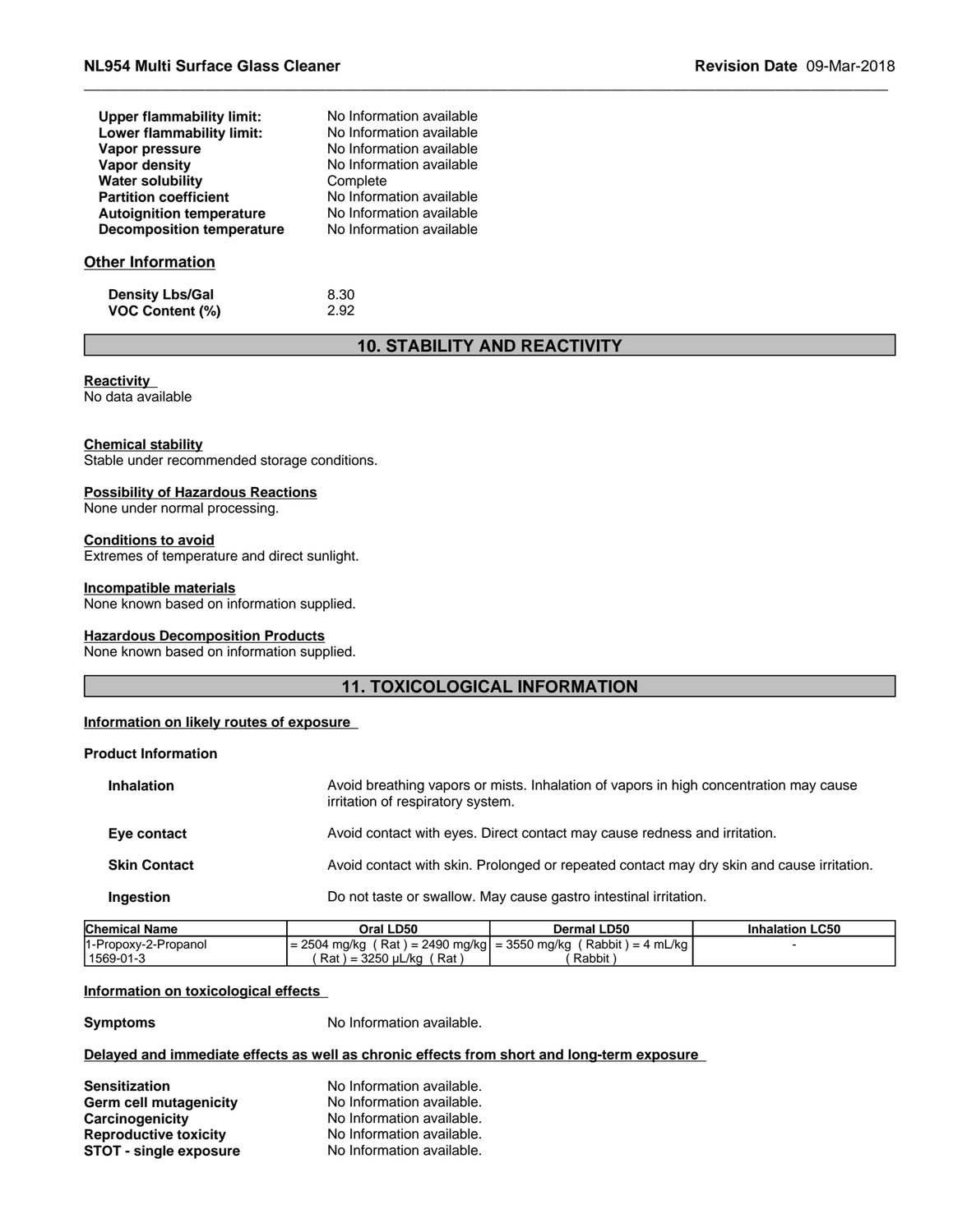| <b>STOT - repeated exposure</b><br><b>Aspiration hazard</b>                                  | No Information available.<br>No Information available.                                                 |  |  |
|----------------------------------------------------------------------------------------------|--------------------------------------------------------------------------------------------------------|--|--|
| Numerical measures of toxicity - Product Information                                         |                                                                                                        |  |  |
| <b>Unknown Acute Toxicity</b>                                                                | 0% of the mixture consists of ingredient(s) of unknown toxicity                                        |  |  |
|                                                                                              | The following values are calculated based on chapter 3.1 of the GHS document.                          |  |  |
|                                                                                              | <b>12. ECOLOGICAL INFORMATION</b>                                                                      |  |  |
| <b>Ecotoxicity</b>                                                                           |                                                                                                        |  |  |
| 3.06% of the mixture consists of components(s) of unknown hazards to the aquatic environment |                                                                                                        |  |  |
| Persistence and degradability<br>No Information available.                                   |                                                                                                        |  |  |
| <b>Bioaccumulation</b><br>No Information available.                                          |                                                                                                        |  |  |
| Other adverse effects                                                                        | No Information available                                                                               |  |  |
| <b>13. DISPOSAL CONSIDERATIONS</b>                                                           |                                                                                                        |  |  |
| <b>Waste treatment methods</b>                                                               |                                                                                                        |  |  |
| <b>Disposal of wastes</b>                                                                    | Disposal should be in accordance with applicable regional, national and local laws and<br>regulations. |  |  |

**Contaminated packaging** Do not reuse container.

#### **14. TRANSPORT INFORMATION**

The basic description below is specific to the container size. This information is provided for at a glance DOT information. Please refer to the container and/or shipping papers for the appropriate shipping description before tendering this material for shipment. For additional information, please contact the distributor listed in section 1 of this SDS.

| <b>DOT</b> | Not regulated |
|------------|---------------|
|            |               |

**TDG** Not regulated

#### **15. REGULATORY INFORMATION**

**International Inventories TSCA** Complies **DSL/NDSL** Complies

#### **Legend:**

 **TSCA** - United States Toxic Substances Control Act Section 8(b) Inventory  **DSL/NDSL** - Canadian Domestic Substances List/Non-Domestic Substances List

#### **US Federal Regulations**

#### **SARA 313**

Section 313 of Title III of the Superfund Amendments and Reauthorization Act of 1986 (SARA). This product does not contain any chemicals which are subject to the reporting requirements of the Act and Title 40 of the Code of Federal Regulations, Part 372